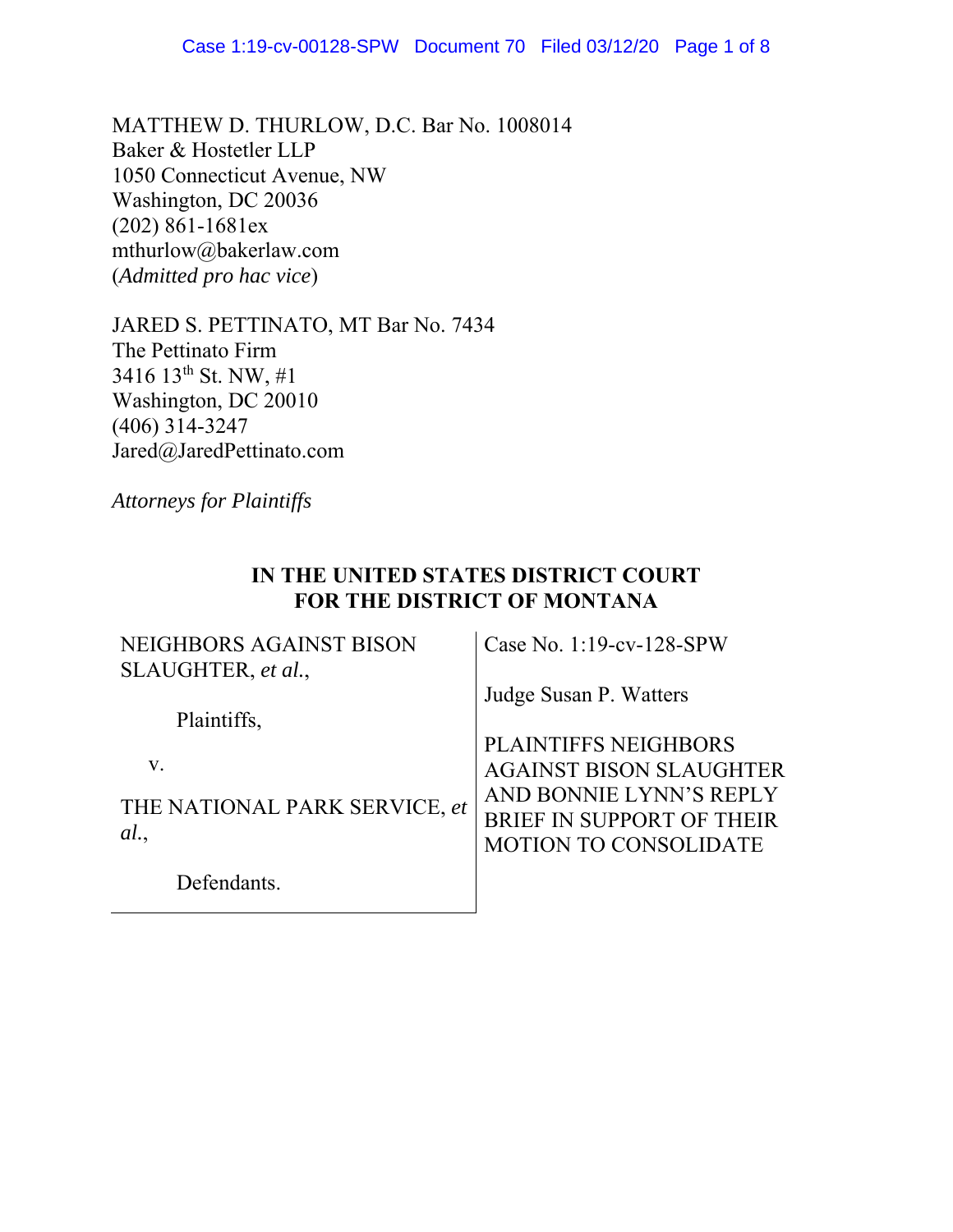### **INTRODUCTION**

Federal Defendants argued in their briefs that no conveniences arise from consolidating this case with *Cottonwood Environmental. Law Center v. Bernhardt*, No. 2:18-cv-12-SEH (D. Mont. Feb. 8, 2018), but they just missed a deadline because they "mistakenly conflated the response deadline in [this case] with the response deadline [there]."<sup>1</sup> To avoid precisely those kinds of mistakes and difficulties, federal defendants routinely encourage consolidating Administrative Procedure Act (APA), 5 U.S.C.  $\S$  701-706, cases on the same project.<sup>2</sup> These Federal Defendants never explain why they deviate from that position. Instead of reasoning from the purpose of Rule 42(a) to increase "convenience and economy," *Hall v. Hall*, 138 S. Ct. 1118, 1127 (2018), their position only makes sense as motivated reasoning based on tactical judge-shopping.

The United States Court of Appeals for the Seventh Circuit has criticized courts for declining to consolidate cases "even though the issues and parties have substantial overlap." *Smith v. Check-N-Go of Ill., Inc.*, 200 F.3d 511, 513 n. \_ (7th Cir. 1999). Plaintiffs Neighbors Against Bison Slaughter and Bonnie Lynn

<sup>1</sup> *Compare* [Fed.] Defs.' Opp. to Pls.' Mot. to Consolidate 8, 14-17 (FD Br.), ECF No. 69, *with* [Fed. Defs.'] Unopposed Mot. for Leave to File Out of Time a Resp. to Pls.' Mot. to Consolidate 2, *Cottonwood*, ECF No. 95, Ex. 1.

<sup>2</sup> *See*, *e.g.*, *Nat'l Ass'n of Mortg. Brokers v. Bd. of Governors of Fed. Reserve Sys.*, 770 F.Supp.2d 283 (D.D.C. 2011); *En Fuego Tobacco Shop LLC v. FDA*, 356 F. Supp. 3d 1 (D.D.C. 2019).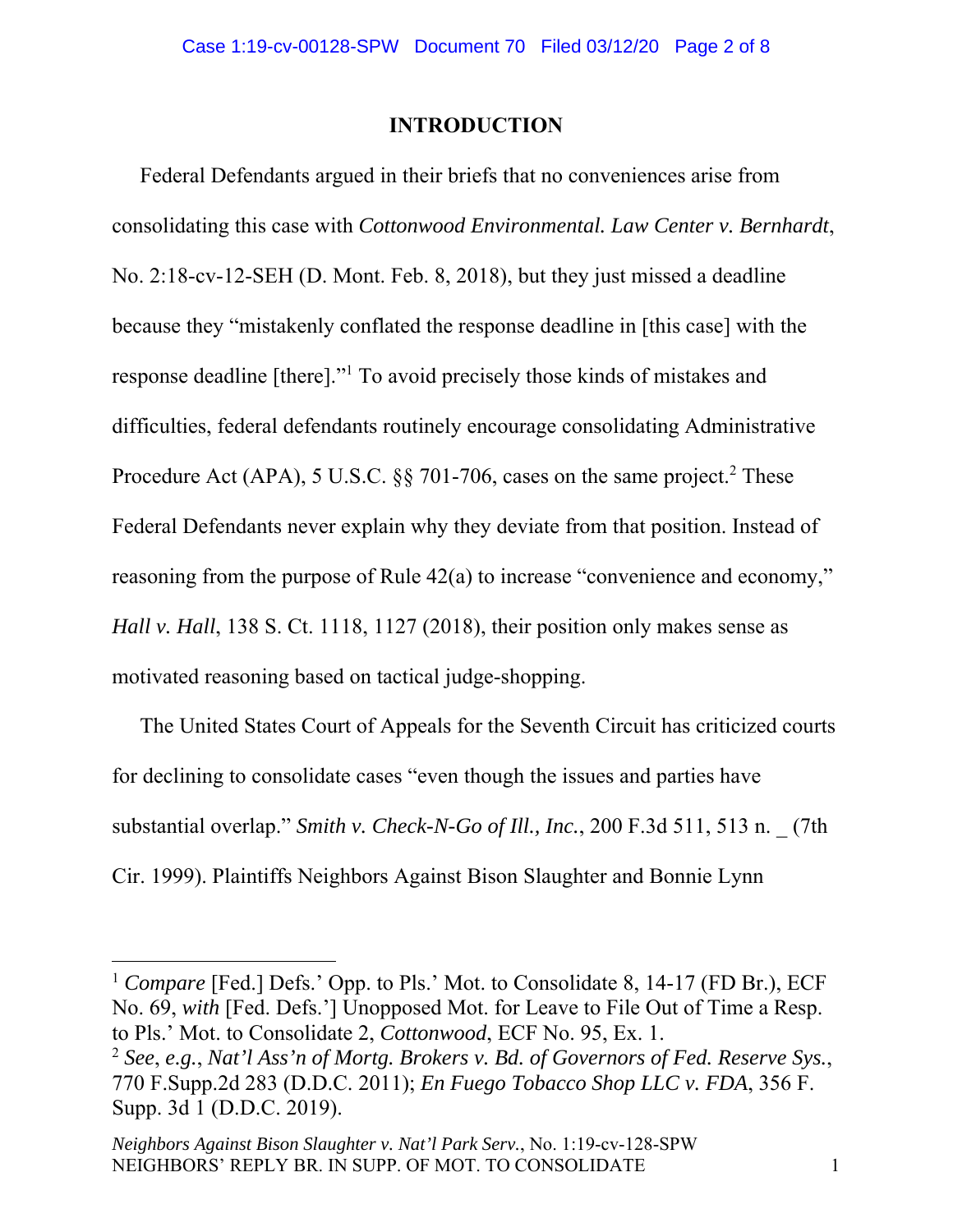(Neighbors) seek to consolidate these cases, so the parties can reach the merits expeditiously, and without risking inconsistent or conflicting rulings.

## **I. The Facts and Legal Claims Significantly Overlap.**

Federal Defendants make inconsistent arguments in different courts and use the wrong legal standard. In Neighbors' initial brief, they argued that the administrative records in this case and in *Cottonwood* overlap in "claims, legal bases, defendants, and facts." [Neighbors'] Br. in Supp. of Mot. to Consolidate 3 (Pls.' Br.), ECF No. 68-1. In response, Federal Defendants argue that "distinct legal claims and underlying facts" predominate the two cases. FD Br. 8 (capitalization omitted). That position contradicts the position the United States took two months ago in the United States Court of Federal Claims.

In in *L & W Construction v. United States*, No. 19-1628L (Fed. Cl. Oct. 18, 2019), Ms. Lynn and an LLC she owns are seeking just compensation under the Fifth Amendment because every winter since 2013, the concentrated, dangerous bison slaughter in Beattie Gulch has occupied her land and prevented her from renting her cabins as vacation-rental cabins. Compl., Ex. 2. In moving to dismiss that takings case, the United States argued that the takings case was "based on substantially the same operative facts" as this case.<sup>3</sup> This APA case, however, will rely on administrative records; in the Court of Federal Claims, the parties will

<sup>3</sup> U.S. Mot. to Dismiss 15-17, *L & W Constr.*, ECF No. 8, Ex. 3.

*Neighbors Against Bison Slaughter v. Nat'l Park Serv.*, No. 1:19-cv-128-SPW NEIGHBORS' REPLY BR. IN SUPP. OF MOT. TO CONSOLIDATE 2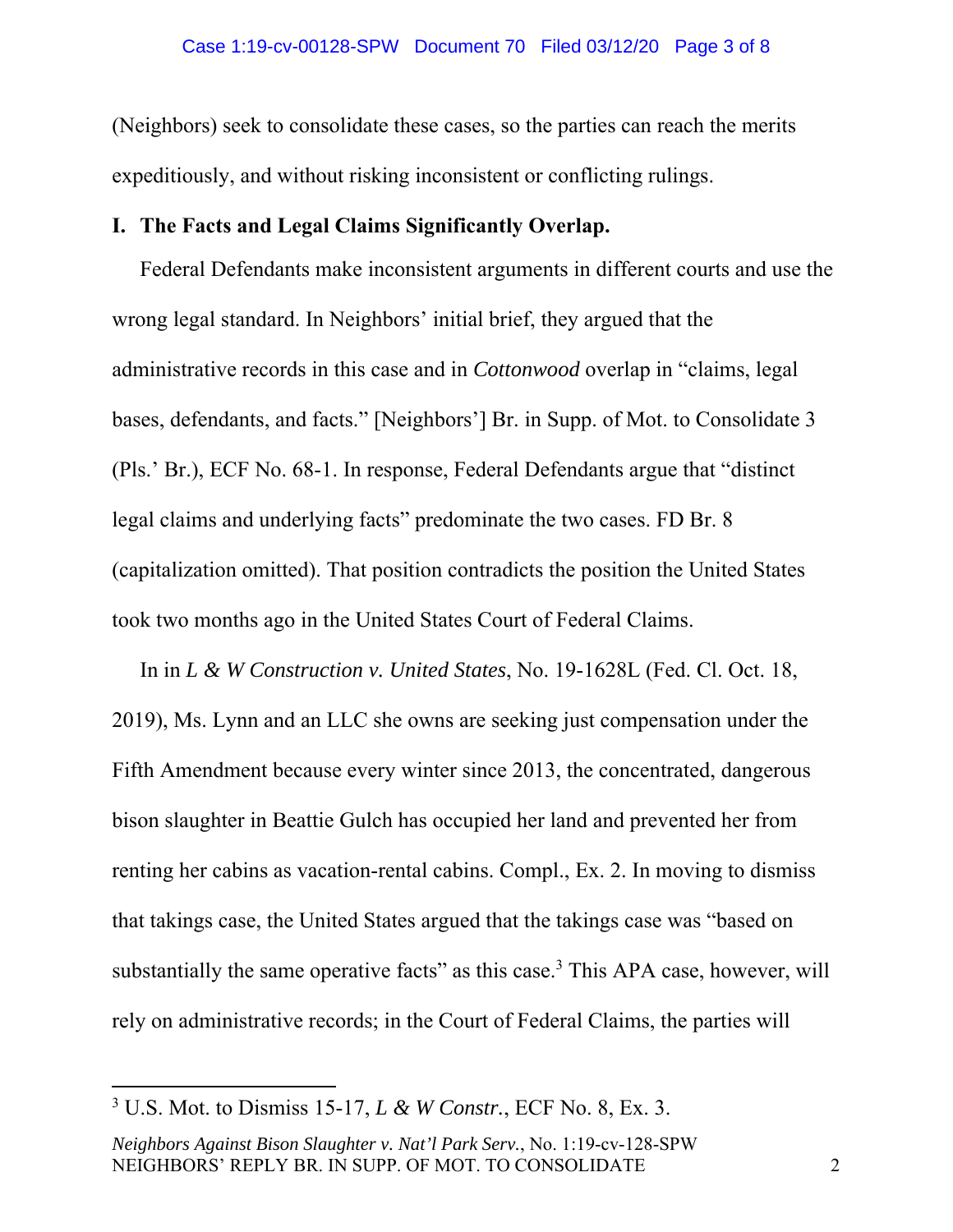#### Case 1:19-cv-00128-SPW Document 70 Filed 03/12/20 Page 4 of 8

develop facts through discovery under the Rules of Evidence. *See Camp v. Pitts*, 411 U.S. 138, 142 (1973) (per curiam)*.* If, as the United States argues, the operative facts in this APA case and that takings case substantially overlap, *a fortiorari*, the facts in these two APA cases overlap.

Federal Defendants further argue that this case focuses on "hunting-related issues" while *Cottonwood* makes "broader attacks on the sufficiency of the IBMP's environmental analysis . . . ." FD Br. 1. That argument mischaracterizes the claims.

Both cases are making environmental claims. Cottonwood focuses on the science of bison management and bison welfare, while Neighbors focus on human health and safety and bison welfare. *Compare* Second Am. Compl. ¶¶ 53-76, *Cottonwood* (*Neighbors*, ECF No. 68-2); *with* Compl. ¶¶ 31-53, ECF No. 1. NEPA applies to both. NEPA requires agencies to analyze the scientific basis for bison management and it also requires them to analyze "public health or safety" impacts. *See* 42 U.S.C. § 4332(2)(C); 40 C.F.R. § 1508.27(b)(2); *City of Las Vegas v. FAA*, 570 F.3d 1109, 1115 (9th Cir. 2009).

Federal Defendants argue that "the legal theories in the cases differ significantly." FD Br. 8. The Supreme Court already rejected that argument. It is "irrelevant" for identifying overlapping claims if "the two suits proceeded on different legal theories." *United States v. Tohono O'Odham Nation*, 563 U.S. 307, 319 (2011).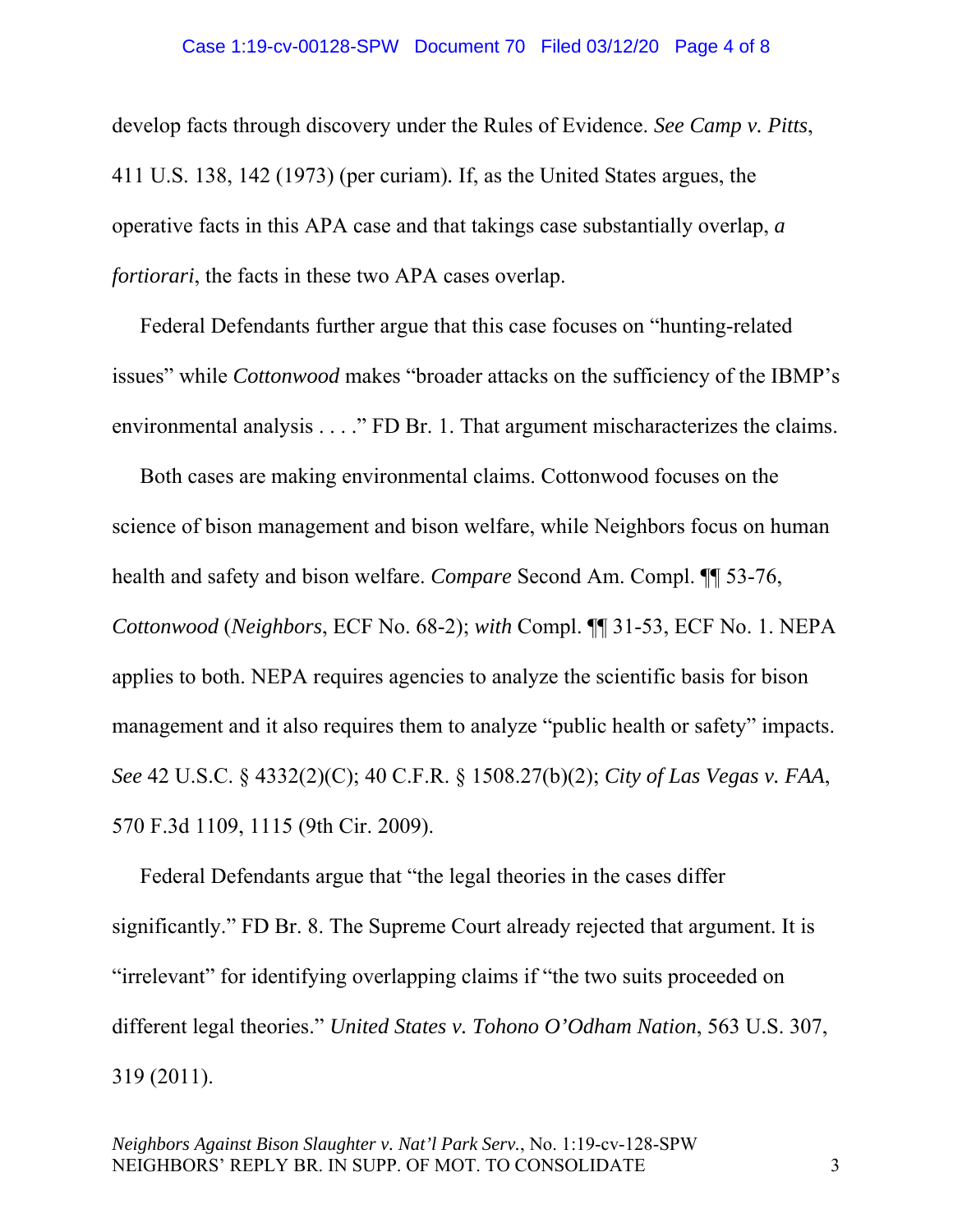Federal Defendants argue that "there is no guarantee that the administrative records will be identical . . . ." FD Br. 10. They misstate the legal standard. Federal Rule of Civil Procedure 42(a) empowers courts to consolidate cases not when the cases have identical facts, but when the "actions . . . involve a common question of law or fact." The facts in the administrative records here will almost completely overlap, and every convenience weighs in favor of consolidating these cases.4 *See Smith*, 200 F.3d at 513 n. .

## **II. The State of Montana as a Defendant in** *Cottonwood* **makes no difference.**

In their initial brief, Neighbors explained that non-identical parties do not preclude consolidating cases. Pls.' Br. 10. In response, Federal Defendants rely on meaningless formalism of the different named agencies and agency officers. FD Br. 3-4. No one misunderstands that the defendants in the two cases are the United States and the Governor of Montana. *See* APA, 5 U.S.C. § 703 ("the action for

<sup>&</sup>lt;sup>4</sup> Even as Federal Defendants seek to undermine Neighbors' arguments that rely on out-of-circuit cases, FD Br. 13, Federal Defendants rely on an out-of-circuit case to support their argument that some courts decline to consolidate APA cases. FD. Br. 11-12 (citing *Habitat Educ. Ctr., Inc. v. Kimbell*, 250 F.R.D. 390 (E.D. Wis. 2008)). That case presents vastly different operative facts. There, the plaintiffs sought to consolidate four cases arising from five different projects. *Id.* at 393-94. The court recognized that "the efficient administration of justice is best served by one judge handling all four cases," and it retained jurisdiction over all four as related, although it declined to consolidate them because they arose over different projects. *Id.* at 394-96. The two cases here, in contrast, arise over a single project: Yellowstone bison management. And just as in *Habitat Education Center*, these two cases would proceed more efficiently if a single judge presided over both.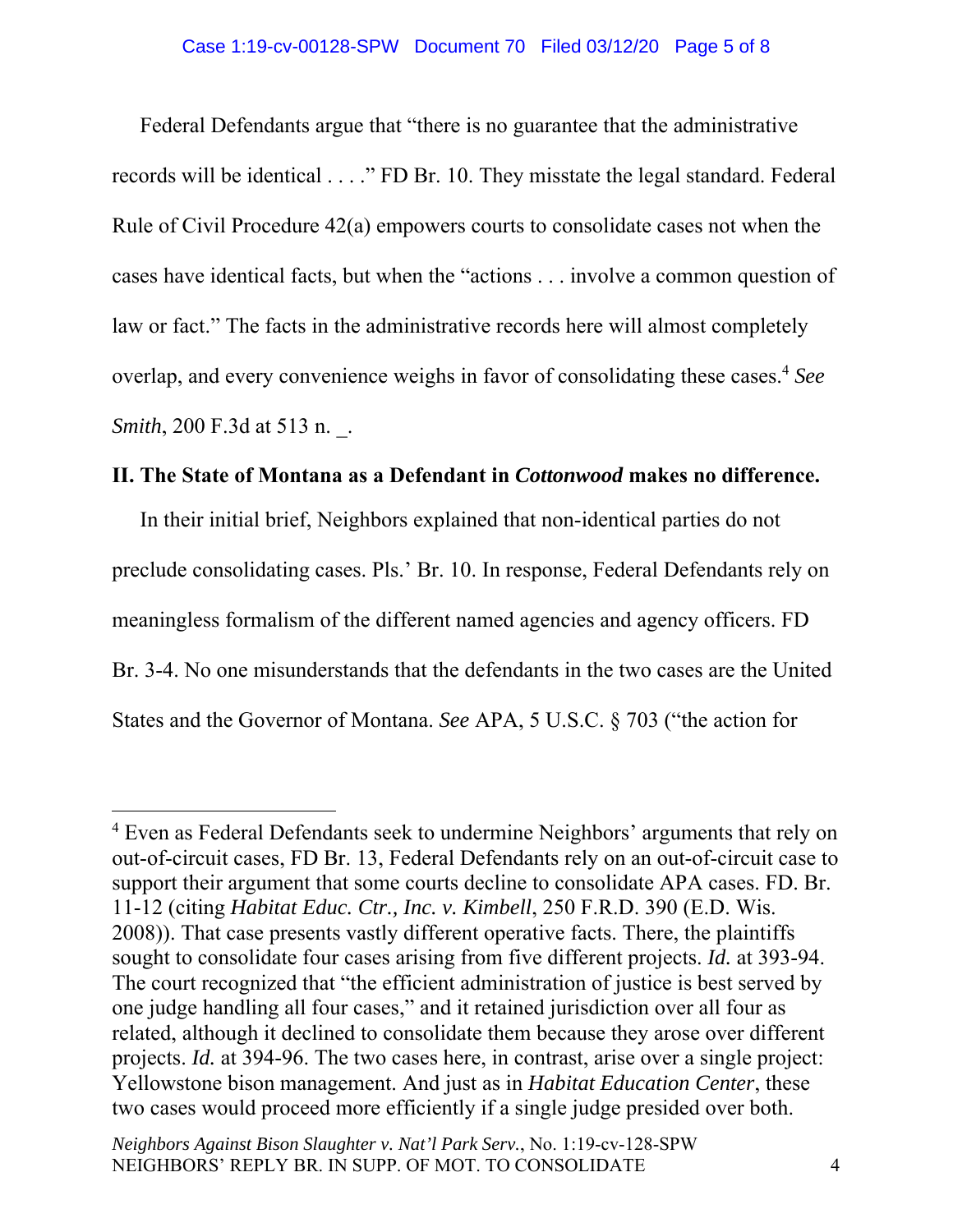#### Case 1:19-cv-00128-SPW Document 70 Filed 03/12/20 Page 6 of 8

judicial review may be brought against the United States, the agency by its official title, or the appropriate officer."). Federal Defendants have failed to demonstrate that consolidating this case, with another case that names the Governor of Montana, makes consolidation impractical or inconvenient.<sup>5</sup>

### **III. The First-to-File Rule Gives Flexibility to Consolidate Here.**

Neighbors proposed that the Courts consolidate *Cottonwood* with this case because the activities in the Montana Judicial District all occur within Park County, and Local Rule  $1.2(c)(1)$  assigns cases that arise there to the Billings Division. Pls.' Br. 11-13. In response, Federal Defendants repeatedly emphasize the two years that the Helena Division presided over the *Cottonwood* case. FD Br. 1, 17-20. Those two years of proceedings culminated in the United States Court of Appeals for the Ninth Circuit overturning an order dismissing *Cottonwood*, and providing clear, easy directions for remand. ECF No. 68-3.

Federal Defendants' list of motions and rulings fails to explain how experience before the remand would expedite matters after the remand. FD Br. 18 n.4. Indeed,

<sup>&</sup>lt;sup>5</sup> To be complete, while consulting on this motion, the Fort Peck Tribe and the InterTribal Buffalo Council stated that they intended to withdraw as intervenors in *Cottonwood* if Cottonwood Environmental Law Center amended its complaint to remove any implication that it intended to stop Yellowstone National Park from shipping bison to the Fort Peck Reservation. Cottonwood did so. *Compare* Second Am. Compl. for Declaratory and Injunctive Relief, *Cottonwood*, (*Neighbors*, ECF No. 68-2), *with* Third Am. Compl. for Declaratory and Injunctive Relief, *Cottonwood*, ECF No. 91, Ex. 4.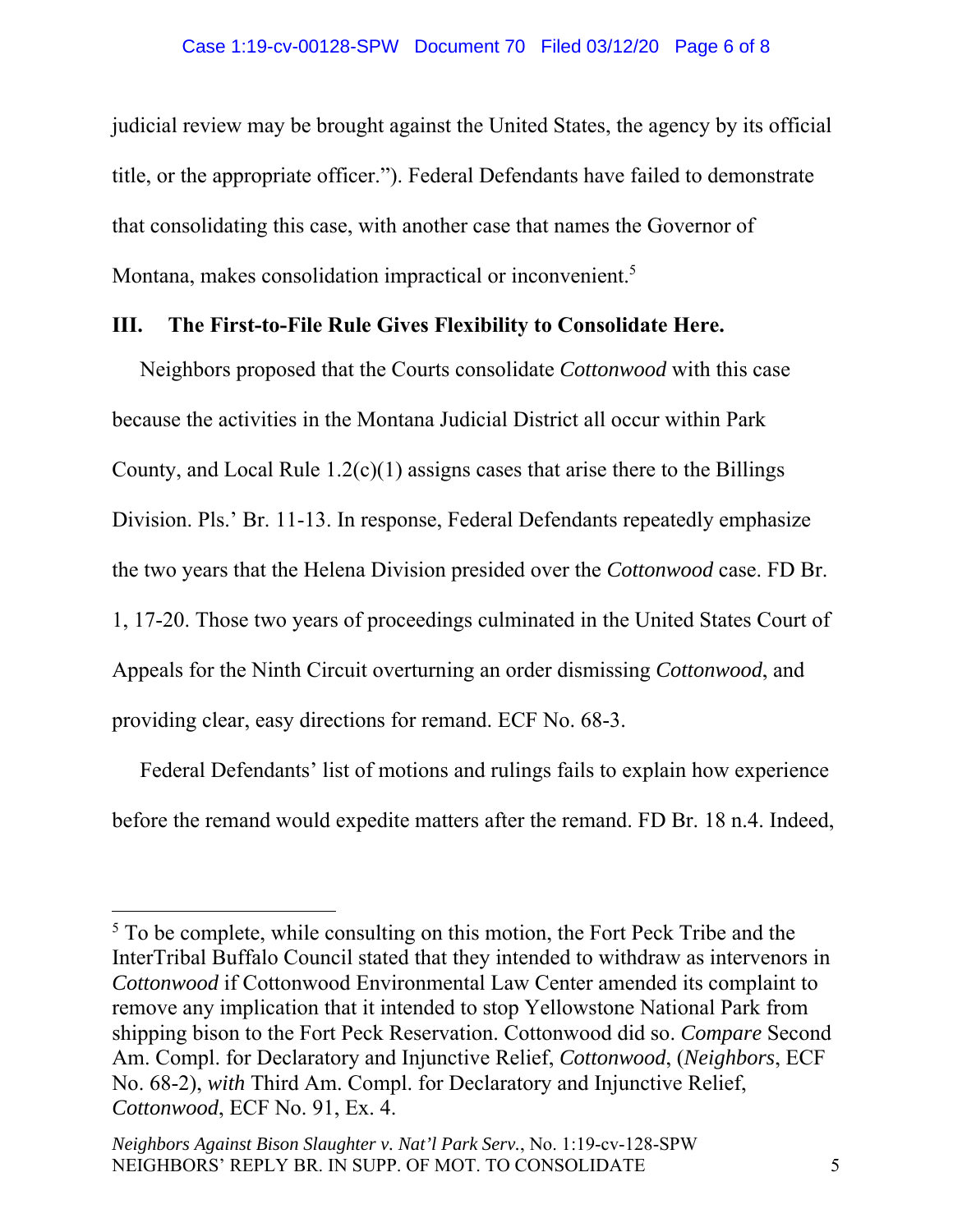the first-to-file rule functions as a discretionary, default rule—not a mandatory

command. *Pacesetter Sys., Inc. v. Medtronic, Inc.*, 678 F.2d 93, 95 (9th Cir. 1982).

This Court could easily follow the Ninth Circuit's directions, rule, and keep

*Cottonwood* on the same track as this case, consistent with Local Rule 1.2(c)(1).

## **CONCLUSION**

 For the foregoing reasons, Neighbors requests the Court to grant the motion to consolidate *Cottonwood* here.

Respectfully submitted, March 12, 2020,

MATTHEW D. THURLOW D.C. Bar No. 1008014 Baker & Hostetler LLP 1050 Connecticut Avenue, NW Washington, DC 20036 (202) 861-1681 mthurlow@bakerlaw.com (*Admitted pro hac vice*)

*\_\_/s/ Jared s. Pettinato\_\_\_\_\_\_\_\_\_\_\_\_\_\_\_\_\_*  JARED S. PETTINATO, MT Bar No. 7434 The Pettinato Firm 3416 13th St. NW, # 1 Washington, DC 20010 (406) 314-3247 Jared@JaredPettinato.com

*Attorneys for Plaintiffs*